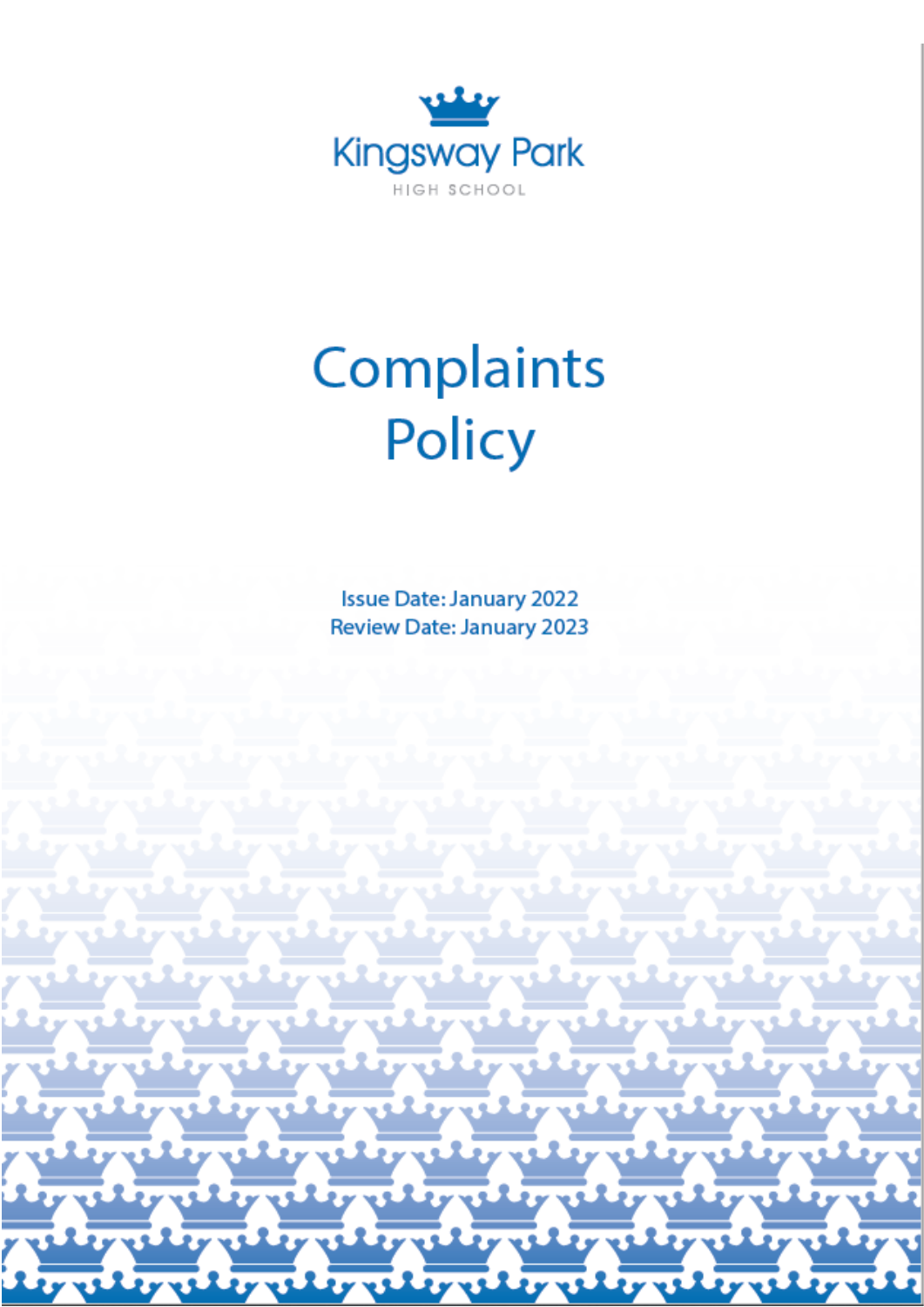# **Part 1**

# **Overview**

Since 1<sup>st</sup> September 2003 Governing Bodies (GB) of all maintained schools have been required under Section 29 of the Education Act 2002, summarises in Annex A, to have in place a procedure to deal with complaints relating to their school and to any community facilities or services that the school provides. This does NOT limit complainants to parents or carers of students registered at the school. The law also requires the procedure to be publicised.

# **Dealing with Complaints – Initial concerns**

- The school needs to be clear about the difference between a CONCERN and a COMPLAINT. Taking informal concerns seriously at the earliest stage will reduce the numbers that develop into formal complaints.
- The principle is that concerns ought to be handled if at all possible, without the need for formal procedures. The requirement to have a complaints procedure need not in any way undermine efforts to resolve the concern informally. In most cases the members of staff will receive the first approach. It would be helpful if staff were able to resolve issues on the spot, including apologising where necessary.

# **Dealing with complaints – formal concerns**

The formal procedures will need to be invoked when initial attempts to resolve the issue are unsuccessful and the person raising the concern remains dissatisfied and wishes to take matters further. This means that the CONCERN will be escalated into a COMPLAINT.

When a concern becomes a formal complaint the Headteacher(s) must be informed. The Headteacher(s) will nominate a member of staff (a complaints co-ordinator) to have responsibility for the operation and management of the school complaints procedure. If the formal complaint is of a pastoral nature, the Headteacher(s) will ask the head of pastoral (PBu) to nominate an appropriate complaints co-ordinator dependant on the nature of the complaint.

It is the responsibility of the complaints co-ordinator for each case to ensure that framework of principles for the complaint's procedure is upheld.

## **Framework of Principles**

The complaints procedure at Kingsway Park High School will:-

- Encourage resolution of problems by **informal** means wherever possible
- Be easily **accessible** and **publicised**
- Be **simple t**o understand and use
- Be i**mpartial**
- Be **non-adversarial**
- Allow **swift** handling with established time-limits for action and keeping people informed of the progress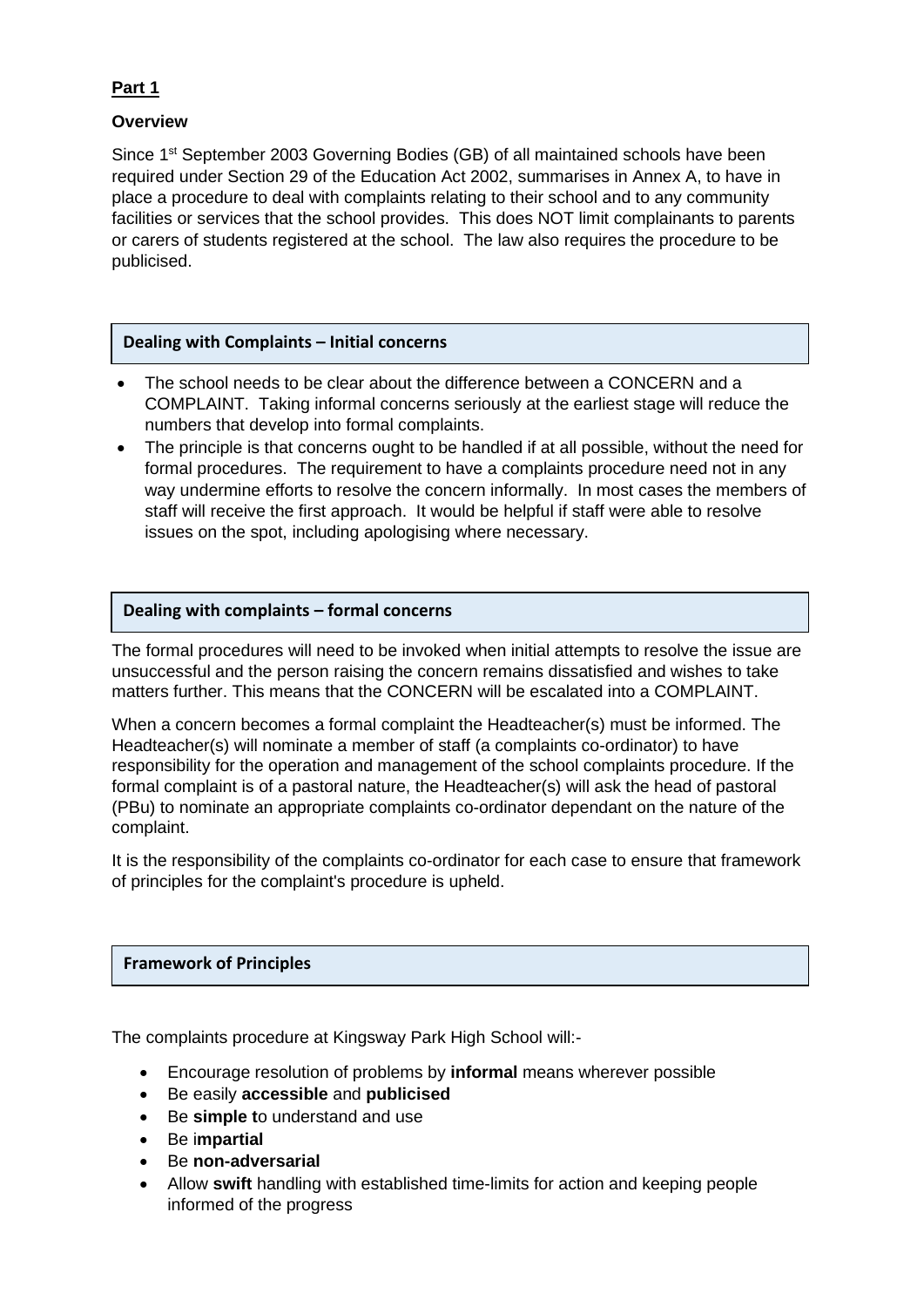- Ensure a full and **fair** investigation by an independent person where necessary
- Respect people's desire for **confidentiality**
- Address all the points at issue and provide an **effective** and **appropriate** redress, where necessary
- Provide information to the school's SLT so that services can be improved

# **Investigating complaints**

The person nominated by the Headteacher to investigate the complaints needs to make sure they:-

- Establish WHAT has happened so far and WHO has been involved
- Clarify the nature of the complaint and what remains unresolved
- Meet with the complainant or contact them (if unsure or further information is necessary)
- Clarify what the complainant feels would put things right
- Interview those involved in the matter and/or those complained of, allowing them to be accompanied if the wish
- Conduct all interviews with an open mind and be prepared to persist in questioning
- Keep notes of all interviews or arrange for an independent note taker to record minutes of all meetings

## **Resolving complaints**

It's important that the school always keeps in mind ways in which the complaint can be resolved. It might be sufficient to acknowledge that the complaint is valid in whole or in part. In addition, it may be appropriate to offer one or more of the following:-

- An apology
- An explanation
- An admission that the situation could have been handled differently or better
- An assurance that the event complained of will not recur
- An explanation of the steps that have been taken to ensure that if will not happen again
- An undertaking to review school policies in light of the complaint

The complainant needs to state what actions they feel might resolve the problem at any stage. Please note an admission that the school could have handled the situation better is NOT the same as an admission of negligence.

It is also important to identify areas of agreement between the parties and clarify any misunderstanding that might have occurred.

## **Vexatious Complaints**

There will be unfortunately occasions when despite all stages of the procedures having being followed, the complainant remains dissatisfied.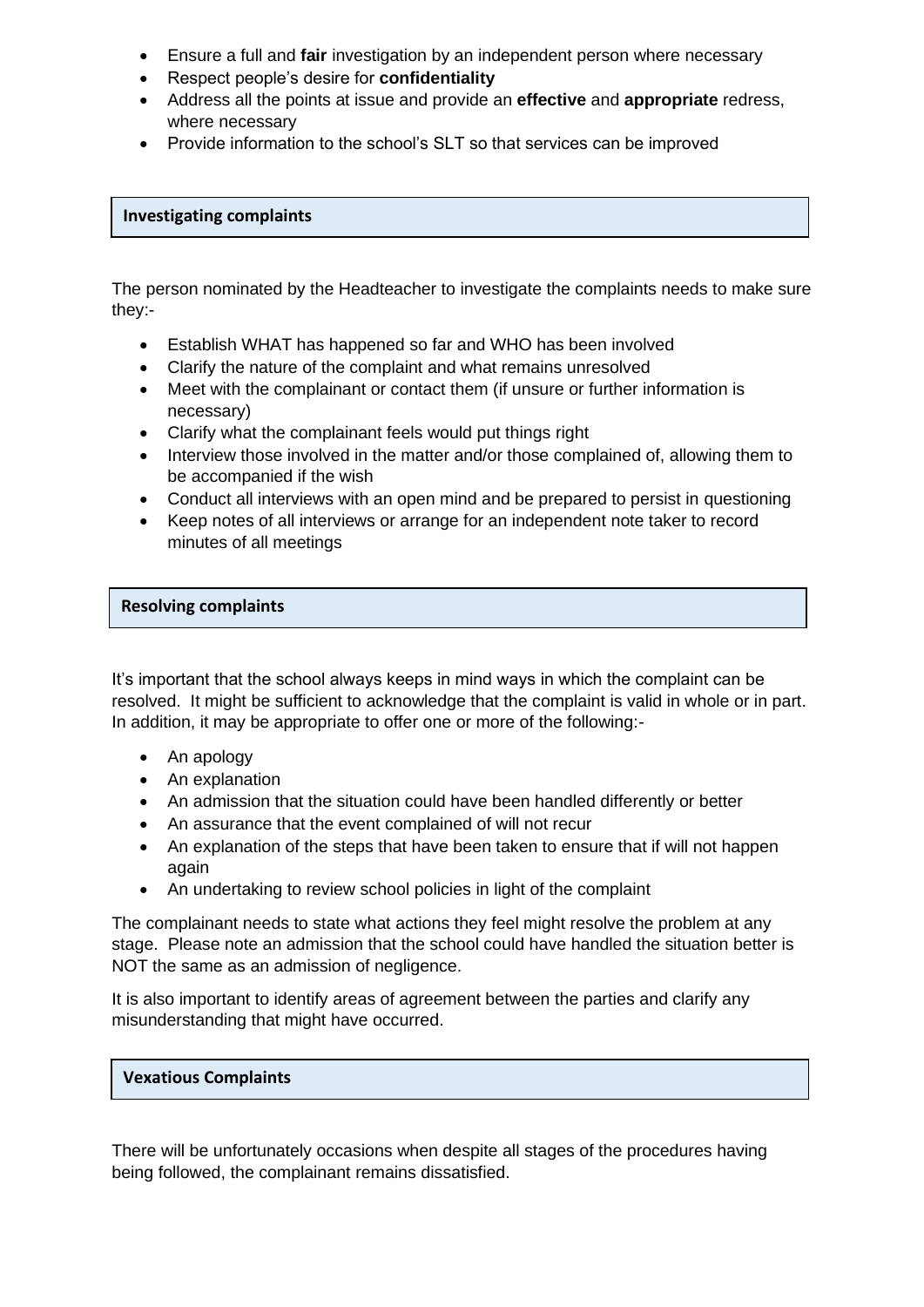If the complainant tries to re-open the same issue, the chair of the Governing Body is able to inform them in writing that the procedure has been exhausted and that the matter is now closed.

If the complainant tries to re-open the same issue, then the correspondence may be recognised as vexatious and there will be **NO** obligation on the part of the school to respond.

If however the complainant raises an entirely, new, separate complaint, it must be responded to in accordance with the complaints procedure. It is NOT the complainant who is vexatious; it is the correspondence.

#### **Time-limits**

Complaints need to be considered and resolved, as quickly and efficiently as possible. Each action within each stage needs to have a realistic time limit. Where further investigations are necessary, **NEW** time limits can be set and the complainant sent details of the new deadline and an explanation for the delay.

# **Part 2**

## **The complaints procedure (see Annex B for more detailed information)**

#### **The stages of the complaint**

There are 4 stages to Kingsway Park High School complaints procedures. At each stage it is important to state, WHO will be involved, WHAT will happen and HOW long it will take.

| Stage 1 (informal) | Complaint heard by staff member (NOT the subject of the complaints)           |
|--------------------|-------------------------------------------------------------------------------|
| Stage 2 (formal)   | Complaint heard by Headteacher                                                |
| Stage 3 (formal)   | Complaint heard by Chair of Governors or in their absence another<br>Governor |
| Stage 4 (formal)   | Complaint heard by the Governing Bodies complaints appeal panel               |

An unsatisfied complainant can ALWAYS take a complaint to another stage (i.e. the Local Authority)

The school complaints procedure should NOT suggest that a complaint can only be escalated to the next stage if the school permits it

Any complaints against the Headteacher are dealt with by the Chair of Governors.

Complaints against the Chair of Governors or any individual governor should made in writing to the Clerk of the Governing Body.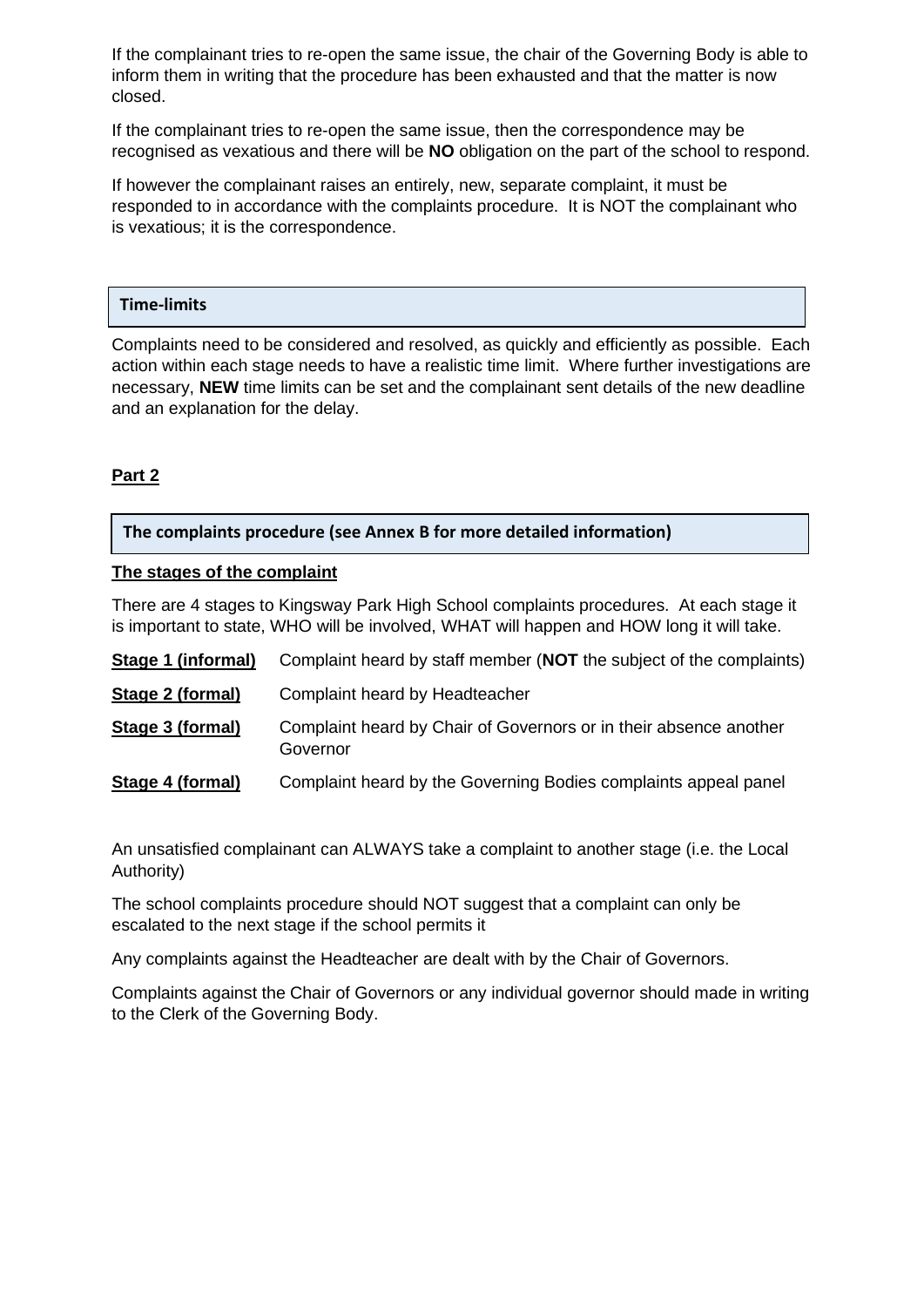# **Recording Complaints**

#### **Managing and Recording complaints**

School needs to record the progress of the complaint and the final outcome. Any complaint maybe made in person, by telephone, email or in writing. It's important that at the end of a meeting or telephone call that the complainant and the school have a clear understanding of what was discussed and agreed.

Brief notes of meetings/telephone calls need to be kept and a copy of any written responses added to the record.

It is the responsibility of the designated person for the complaint to keep these records.

## **Governing Body Review**

The Governing Body can monitor the level and nature of the complaints and review the outcome on a regular basis to ensure the effectiveness of the procedure, making changes where necessary.

Complaints information shared with the Governing Body should NOT name individuals in case an appeal needs to be constituted.

The complaints procedure will be reviewed on a yearly basis.

The policy will be available to download on the school website.

## **Annex A – The Act**

Section 29 of the Education Act 2002 requires that:

- 1) The governing body of a maintained school in England shall
	- a) Establish procedures for dealing with all complaints relating to the school or to the provision of facilities or services under section 27, other than complaints falling to be dealt with in accordance with any procedures required to be established in relation to the school by virtue of a statutory provision other than this section, and
	- b) Publicise the procedures so established.
- 2) In establishing or publicising procedures under subsection (1), the governing body shall have regard to any guidance given from time to time by the Secretary of State.

Section 39 of the Education Act 2002 provides the following:

"maintained school" means a community, foundation or voluntary school, a community or foundation special school or a maintained nursery school;

"maintained nursery school" means a nursery school which is maintained by a local authority and is not a special school;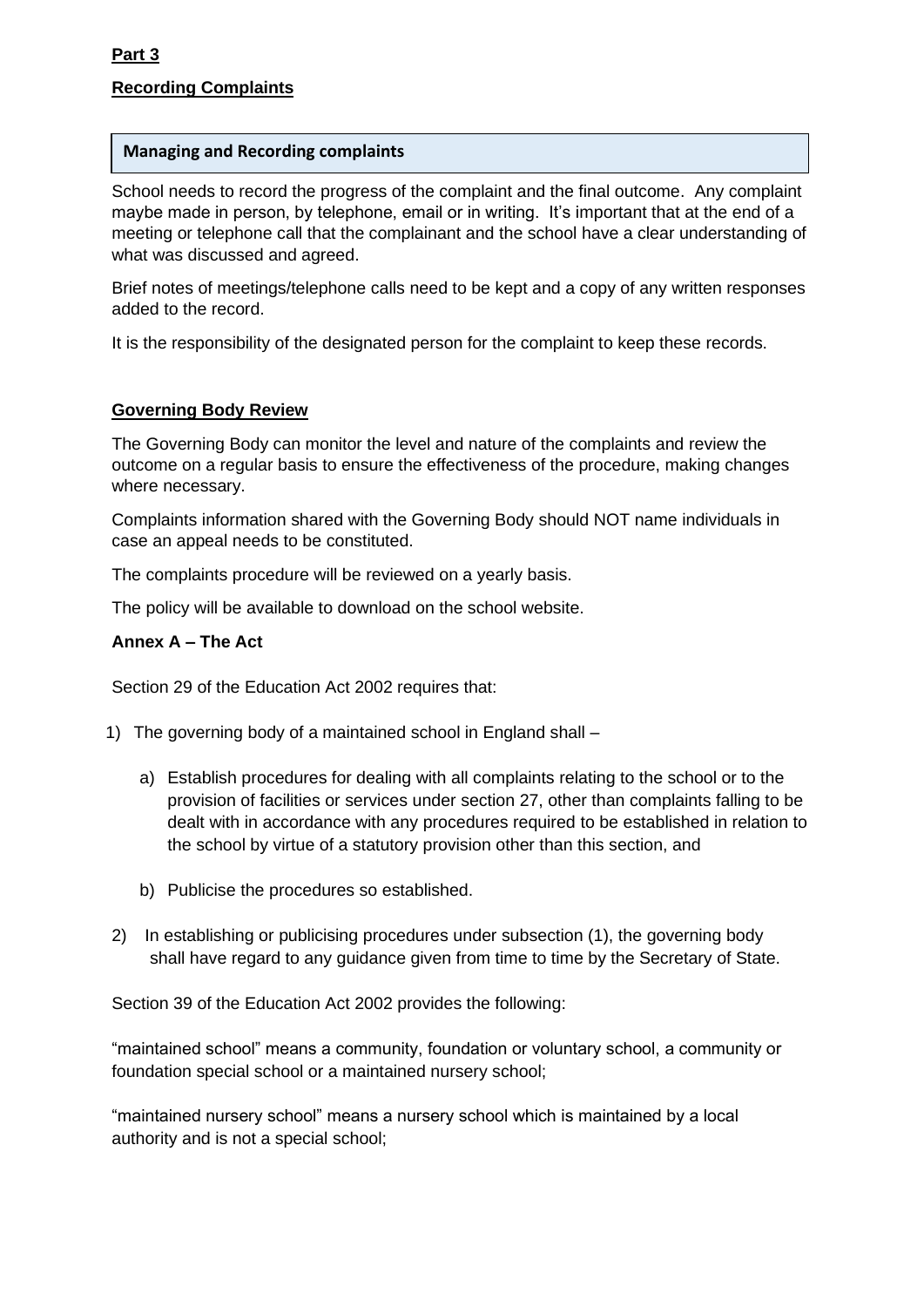# **Annex B – An example of a complaints procedure**

# **The stages of the complaint**

# **Stage 1 (informal): complaint heard by staff member**

It is in everyone's interest that complaints are resolved at the earliest possible stage. The experience of the first contact between the complainant and the school can be crucial in determining whether the complaint will escalate. To that end, if staff are made aware of the procedures, they will know what to do when they receive a complaint.

It would assist the procedure if the school respected the views of a complainant who indicates that he/she would have difficulty discussing a complaint with a particular member of staff. In these cases, the complaints co-ordinator can refer the complainant to another staff member. Where the complaint concerns the Headteacher, the complaints co-ordinator can refer the complainant to the Chair of Governors.

Similarly, if the member of staff directly involved feels too compromised to deal with a complaint, the complaints co-ordinator may consider referring the complainant to another staff member. The member of staff may be more senior but does not have to be. The ability to consider the complaint objectively and impartially is crucial.

Where the first approach is made to a governor, the next step would be to refer the complainant to the appropriate person and advise them about the procedure. It would be useful if governors did not act unilaterally on an individual complaint outside the formal procedure or be involved at the early stages in case they are needed to sit on a panel at a later stage of the procedure.

## **Stage 2 (formal): complaint heard by Headteacher**

The Headteacher's influence will already have shaped the way complaints are handled in the school. At this point, the complainant may be dissatisfied with the way the complaint was handled at Stage 1 as well as pursuing their initial complaint. The Head may delegate the task of collating the information to another staff member but not the decision on the action to be taken.

## **Stage 3 (formal): complaint heard by Chair of Governors**

If the complainant is not satisfied with the response of the Headteacher or the complaint is about the Headteacher, the complainant should write to the Chair of Governors to request that their complaint is considered further.

## **Stage 4 (formal): complaint heard by Governing Bodies Complaints Appeal Panel**

The complainant usually needs to write to the Clerk to the Governing Body giving details of the complaint and asking that it is put before the appeal panel. The Chair, or if the Chair has been involved at any previous stage in the process, a nominated governor, will convene a GB complaints appeal panel.

The governors' appeal hearing is the last school-based stage of the complaints process and is not convened merely to rubber-stamp previous decisions.

Individual complaints would not be heard by the whole GB at any stage, as this could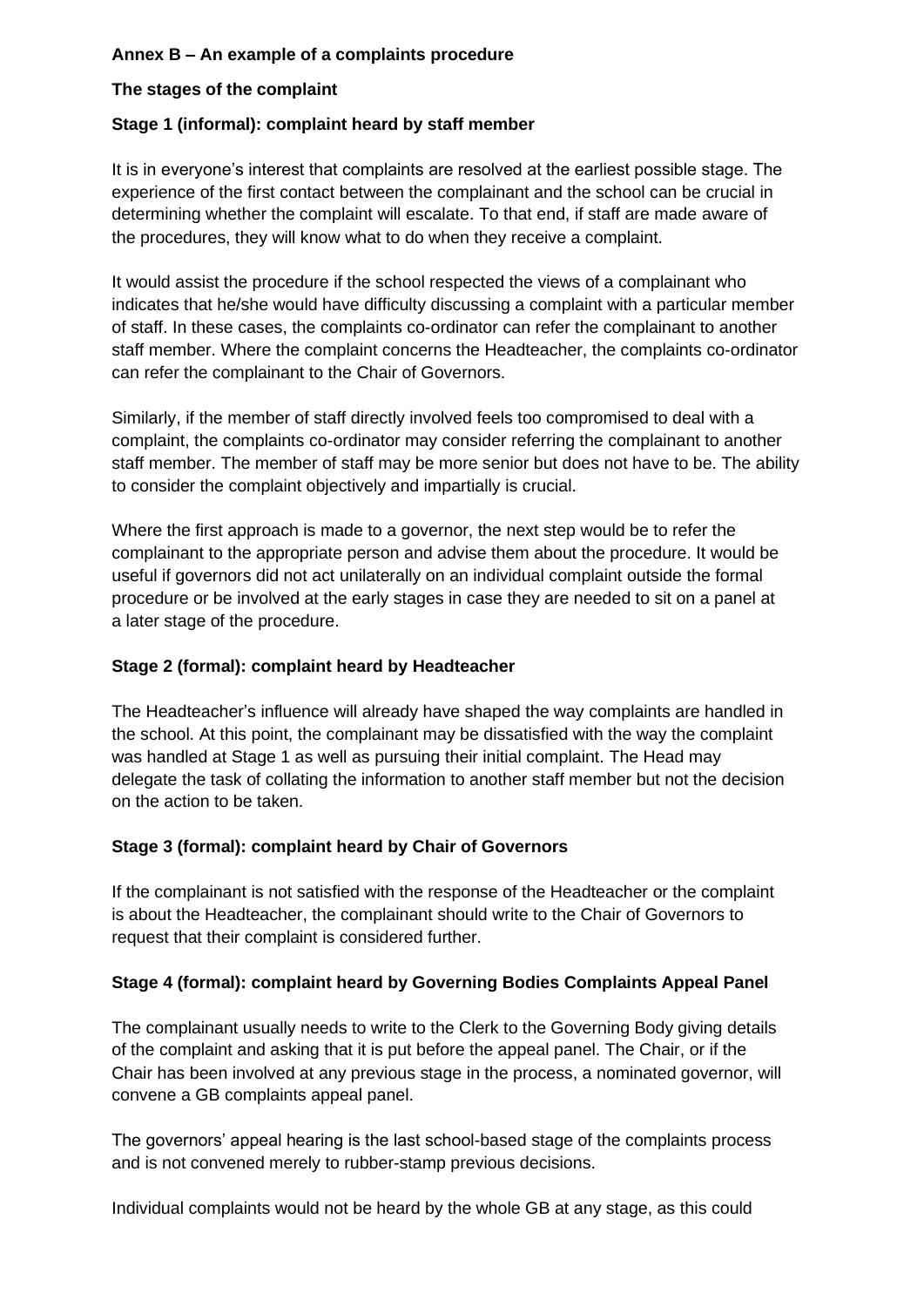compromise the impartiality of any panel set up for a disciplinary hearing against a member of staff following a serious complaint.

The governing body may nominate a number of members with delegated powers to hear complaints at that stage and set out its terms of reference. These can include:

- drawing up its procedures;
- hearing individual appeals;
- making recommendations on policy as a result of complaints.

The procedure adopted by the panel for hearing appeals would normally be part of the school's complaints procedure. The panel can be drawn from the nominated members and may consist of three or five people. The panel may choose their own Chair.

# **The remit of The Complaints Appeal Panel**

The panel can:

- dismiss the complaint in whole or in part;
- uphold the complaint in whole or in part;
- decide on the appropriate action to be taken to resolve the complaint;
- recommend changes to the school's systems or procedures to ensure that problems of a similar nature do not recur.

There are several points which any governor sitting on a complaints panel needs to remember:-

a) It is important that the appeal hearing is independent and impartial and that it is seen to be so.

No governor may sit on the panel if they have had a prior involvement in the complaint or in the circumstances surrounding it. In deciding the make-up of the panel, governors need to try and ensure that it is a cross-section of the categories of governor and sensitive to the issues of race, gender and religious affiliation.

- b) The aim of the hearing, which needs to be held in private, will always be to resolve the complaint and achieve reconciliation between the school and the complainant. However, it has to be recognised that the complainant might not be satisfied with the outcome if the hearing does not find in their favour. It may only be possible to establish the facts and make recommendations which will satisfy the complainant that his or her complaint has been taken seriously.
- c) An effective panel will acknowledge that many complainants feel nervous and inhibited in a formal setting. Parents often feel emotional when discussing an issue that affects their child. The panel Chair will ensure that the proceedings are as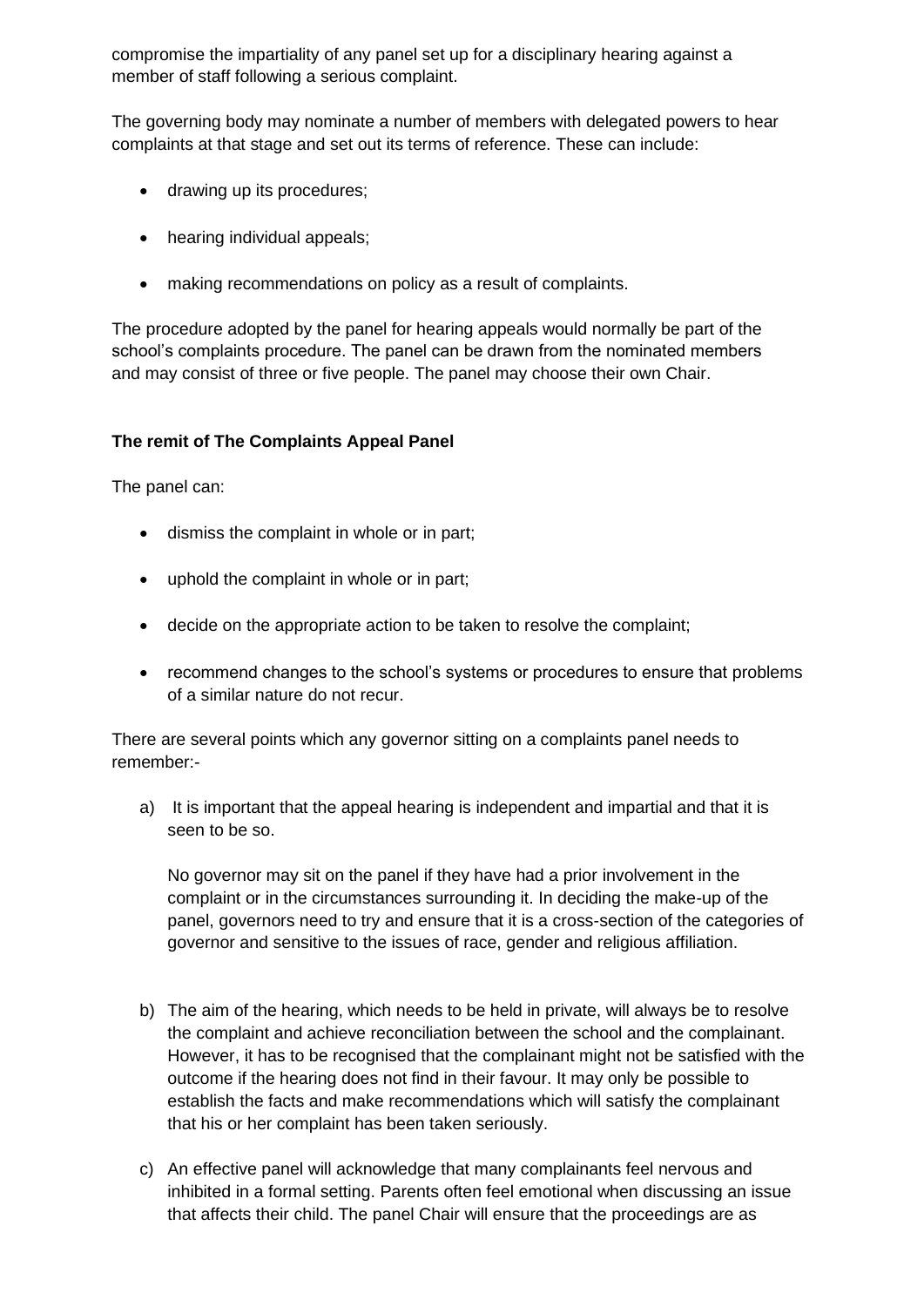welcoming as possible. The layout of the room will set the tone and care is needed to ensure the setting is informal and not adversarial.

- d) Extra care needs to be taken when the complainant is a child. Careful consideration of the atmosphere and proceedings will ensure that the child does not feel intimidated. The panel needs to be aware of the views of the child and give them equal consideration to those of adults. Where the child's parent is the complainant, it would be helpful to give the parent the opportunity to say which parts of the hearing, if any, the child needs to attend.
- e) The governors sitting on the panel need to be aware of the complaints procedure.

# **Roles and responsibilities**

## **The role of the clerk**

The department strongly recommends that any panel or group of governors considering complaints be clerked. The clerk would be the contact point for the complainant and be required to:

- set the date, time and venue of the hearing, ensuring that the dates are convenient to all parties and that the venue and proceedings are accessible;
- collate any written material and send it to the parties in advance of the hearing (recommended at least five school days in advance);
- meet and welcome the parties as they arrive at the hearing;
- record the proceedings;
- notify all parties of the panel's decision.

As best practice, the Clerk should share copies of the panel meeting minutes with all parties involved in the panel hearing, providing a reasonable opportunity for the minutes to be agreed and if necessary, challenged.

It is not unknown for complainants to raise additional complaints because they do not agree with the record of the meeting.

## **The role of the Chair of the Governing Body or the nominated governor**

The nominated governor role:

- Check that the correct procedure has been followed;
- If a hearing is requested, notify the clerk to arrange the panel.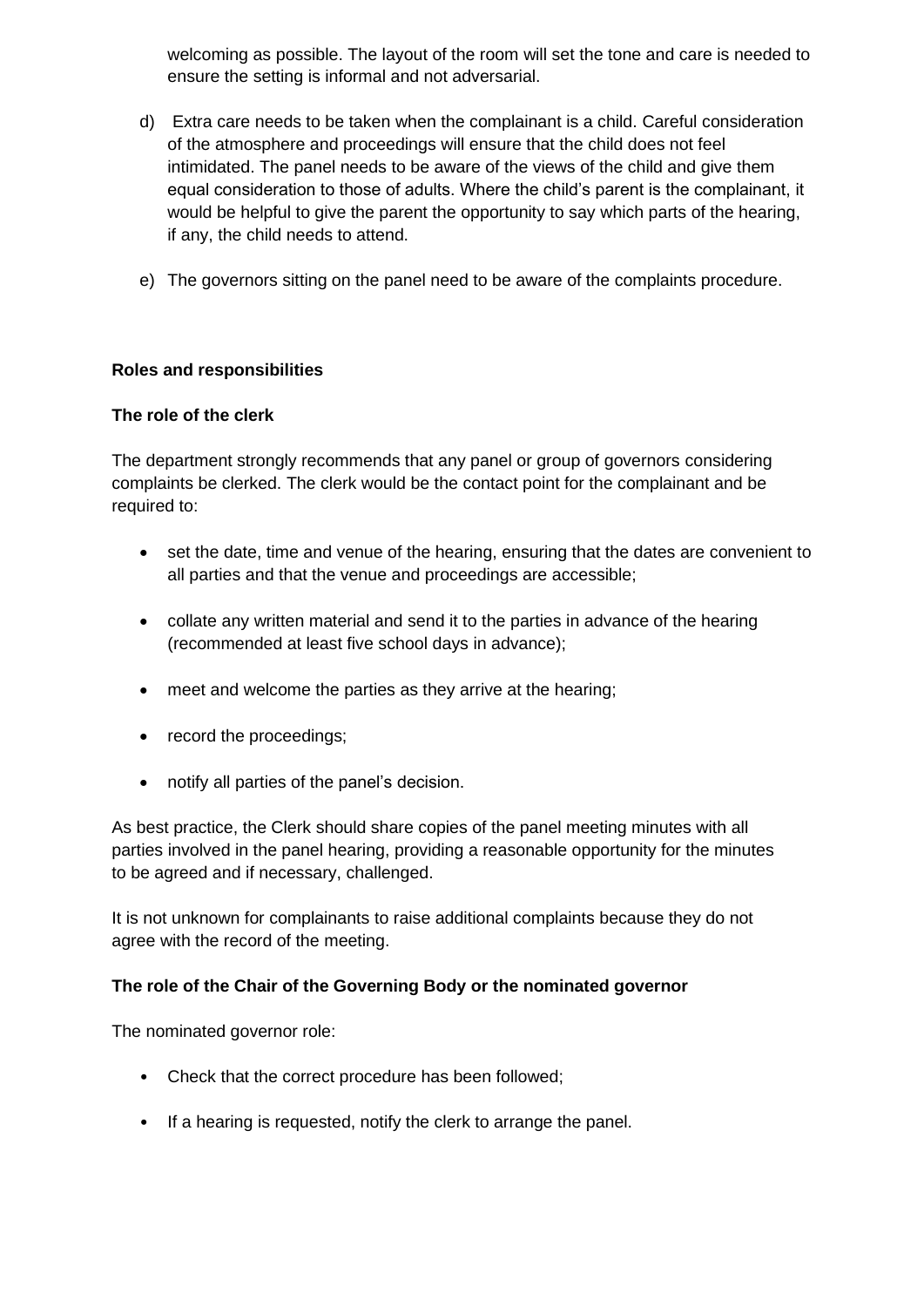# **The role of the Chair of the Panel**

The Chair of the Panel has a key role, ensuring that:

- the remit of the panel is explained to the parties and each party has the opportunity of putting their case without undue interruption;
- the issues are addressed;
- key findings of fact are made;
- parents and others who may not be used to speaking at such a hearing are put at ease;
- the hearing is conducted in an informal manner with each party treating the other with respect and courtesy;
- the panel is open minded and acting independently;
- no member of the panel has a vested interest in the outcome of the proceedings or any involvement in an earlier stage of the procedure;
- each side is given the opportunity to state their case and ask questions:
- written material is seen by all parties. If a new issue arises it would be useful to give all parties the opportunity to consider and comment on it.

# **Notification of the panel's decision**

The Chair of the Panel needs to ensure that the complainant is notified of the panel's decision, in writing, with the panel's response (including the reasons for the decision); this is usually within a set deadline which is publicised in the procedure. The letter needs to explain if there are any further rights of appeal and, if so, to whom they need to be addressed. This may be the LA.

# **Checklist for a panel hearing**

The panel needs to take the following points into account:

- The hearing is as informal as possible.
- Witnesses are only required to attend for the part of the hearing in which they give their evidence.
- After introductions, the complainant is invited to explain their complaint, and be followed by their witnesses.
- The Headteacher may question both the complainant and the witnesses after each has spoken.
- The Headteacher is then invited to explain the school's actions and be followed by the school's witnesses.